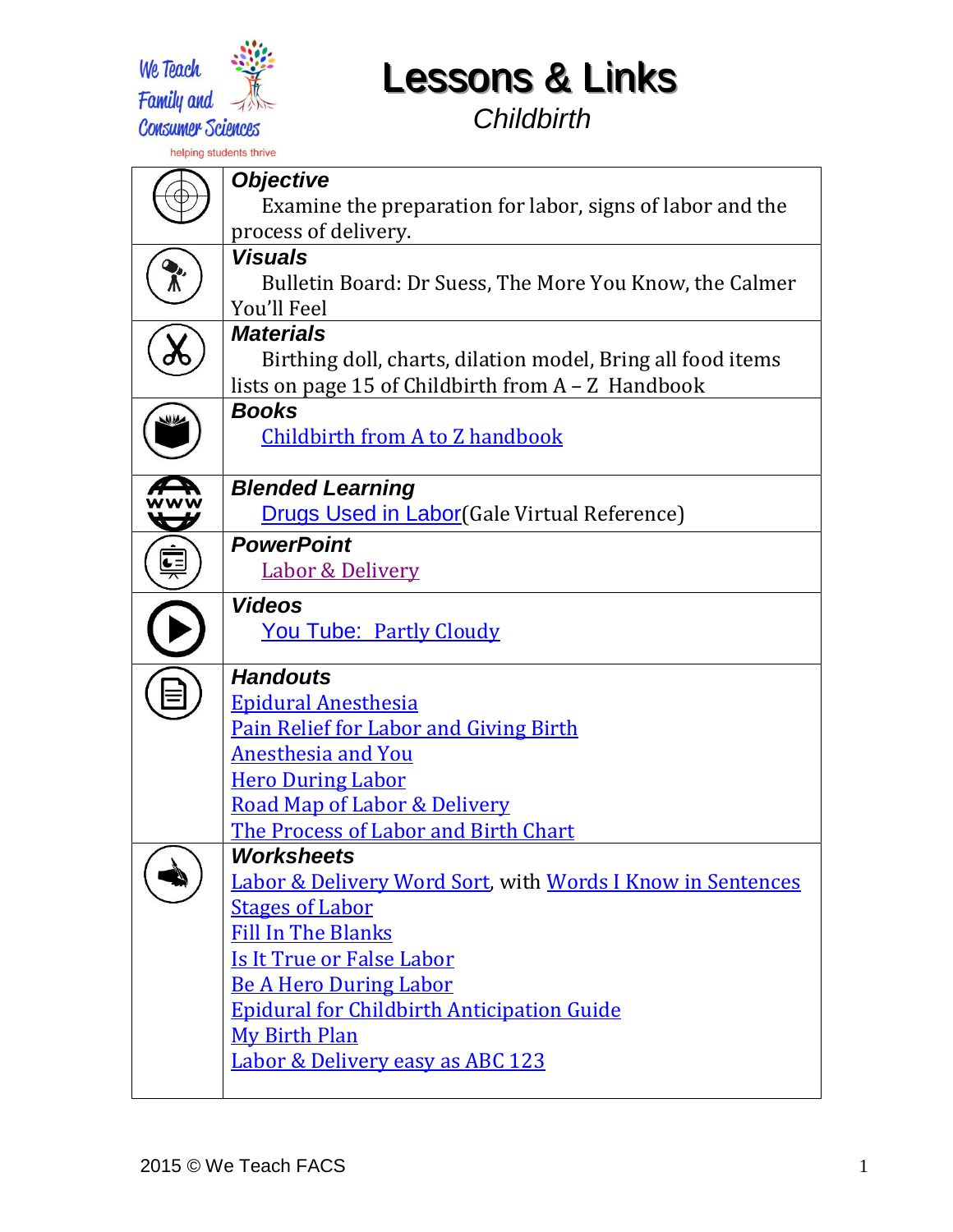

*Childbirth*

## Instructional Procedures

| <b>Activate Prior Knowledge</b>                                     |
|---------------------------------------------------------------------|
| Use Labor and Delivery Wordsort to fill in Words I Know and         |
| Use in Sentences WS. Pair & Share.                                  |
|                                                                     |
| <b>Discussion</b>                                                   |
| View You Tube Video: Partly Cloudy and discuss the                  |
| message. How can a couple be prepared for Labor & Delivery          |
| and their newborn?                                                  |
|                                                                     |
| Lesson                                                              |
|                                                                     |
|                                                                     |
| Begin with <i>Childbirth A to Z handbook</i> . Students can look at |
| the table of contents and circle all topics that most interest      |
| them. Then turn to those sections, read and then pair and           |
| share with classmates. What did they learn or find                  |
| interesting?                                                        |
|                                                                     |
| Describe the signs and appropriate responses to preterm             |
| labor. Predict the difference between Preterm, True and             |
| False labor. Read information (Handbook pg 7).                      |
| Complete Is It True or False Labor WS.                              |
|                                                                     |
| Discuss packing for the hospital (handbook pg 3). What are          |
| some valuables you should leave at home?                            |
|                                                                     |
| Discuss the coach's duties and How to Be a Hero                     |
|                                                                     |
| Classify the medical procedures conducted during admission,         |
| labor and delivery. (handbook $pg 8 \& 15$ )                        |
|                                                                     |
| Show the Road Map of Labor and discuss the various paths            |
| women may take to giving birth. Describe what is happening          |
| along the journey.                                                  |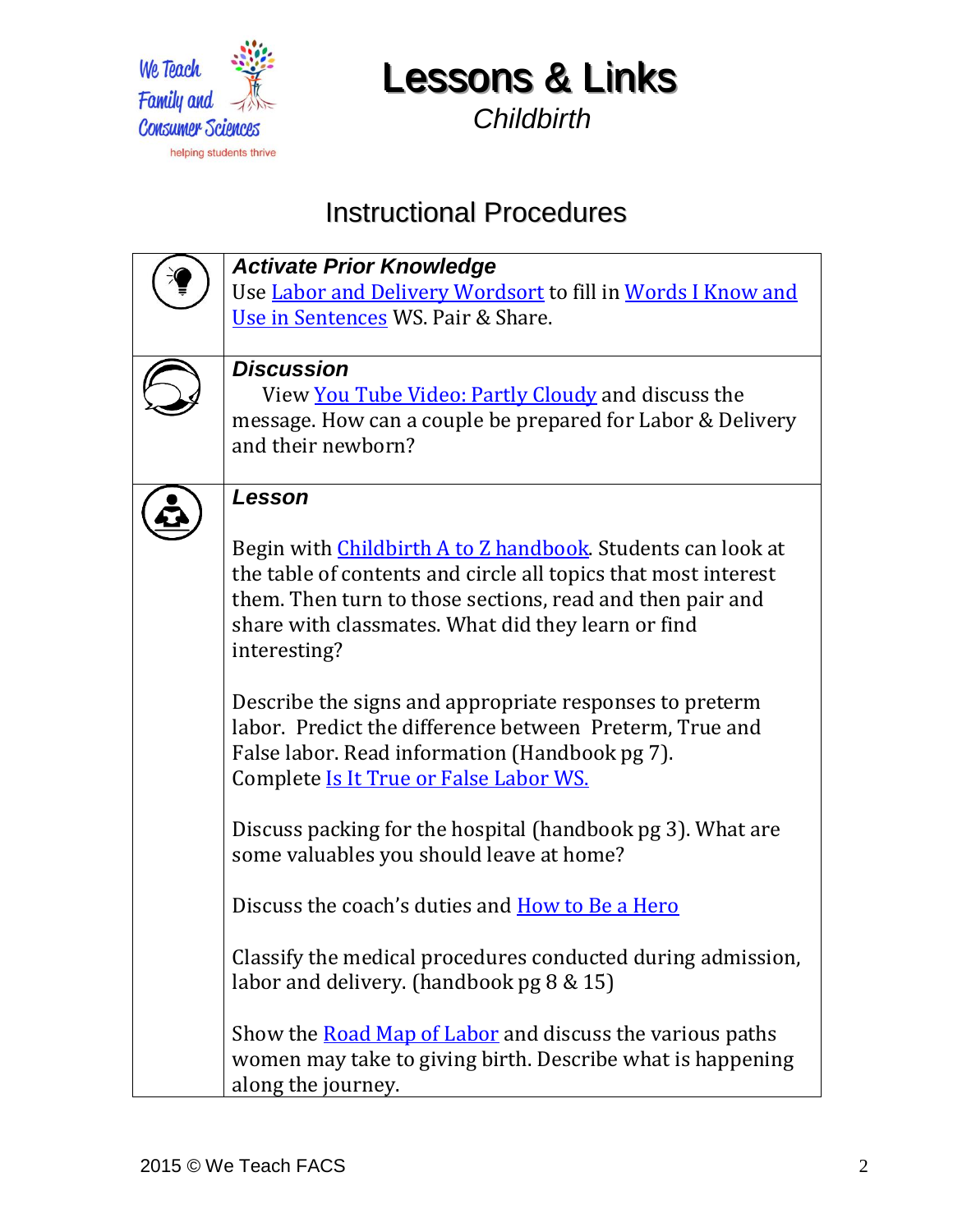

*Childbirth*

Think about a time when you were getting a shot or medical procedure. Consider which of the following cause MORE or LESS pain: • Feeling afraid (MORE) • Support of loved ones (LESS) • Focusing on relaxing (LESS) • Not knowing about the process (MORE) Using breathing techniques (LESS) • Tense, tightened muscles (MORE) • Listening the "horror stories" (MORE) • Panicking (LESS) Students complete the [Epidural for Childbirth Anticipation](https://drive.google.com/file/d/0B7E2D6ektrSHM190RFJrZjJnQTg/view?usp=sharing)  [Guide.](https://drive.google.com/file/d/0B7E2D6ektrSHM190RFJrZjJnQTg/view?usp=sharing) Pair and Share. View [Epidural Anesthesia](http://iuhealth.org/images/blo-doc-upl/EpiduralAnesthesiaForChildbirth.pdf) and answer the True/False Questions and correct the false statements. Students will read and code the text [\(see coding symbols\)](https://drive.google.com/file/d/0B80kmTlC9eimS2trZWxLLXhpUVU/view?usp=sharing) in the articles; [Pain Relief for Labor and Giving Birth,](http://www.cw.bc.ca/library/pdf/pamphlets/bcw923_painreliefinlabour_2013.pdf) [Anesthesia](http://www.wehealny.org/services/BI_Anesthesiology/labordelivery.pdf)  [and You](http://www.wehealny.org/services/BI_Anesthesiology/labordelivery.pdf) Discuss why relaxation is important (Handbook pg 11 & 19) Find meditation apps and practice relaxation techniques. Complete Video Summary WS for "Labor & Delivery for Teens" or [Labor & Delivery ppt.](https://docs.google.com/presentation/d/14_V9LkCD7UowFqiGaIHLbKWhj0frXonHFdy8tnPYncc/edit?usp=sharing) Explain the stages of labor and delivery using dilation and uterus model to demonstrate the stages of labor. (handbook pg 13 & 20). Dilation (Handbook pg 16) Bring all food items listed and have students measure in centimeters. Place in order from 1 – 10 centimeters to illustrate the changes in the first stages of labor. View the *illustrations on Stages of Labor & Delivery*. Discuss